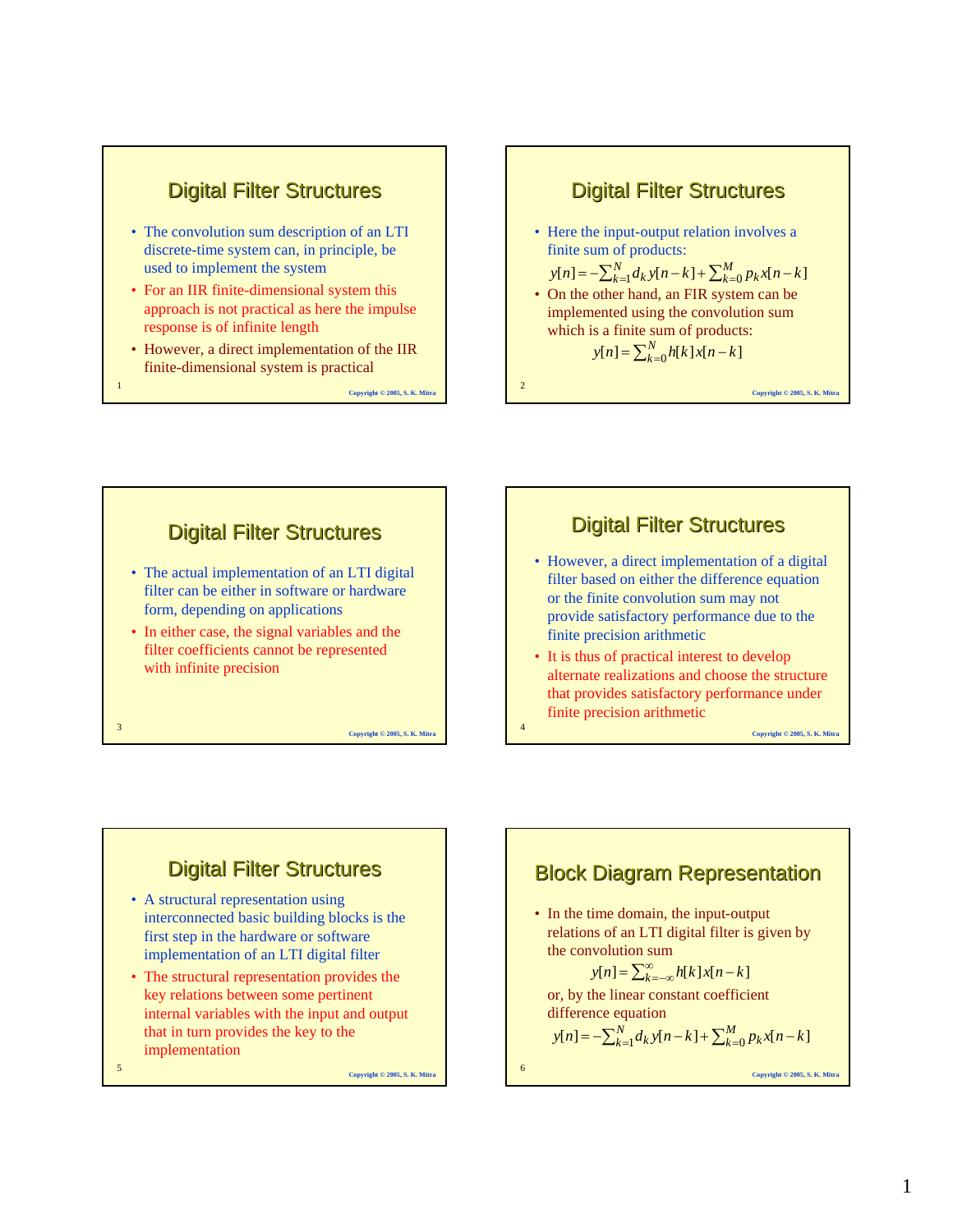

### **Block Diagram Representation**

• The filter is described by the difference equation

 $y[n] = -d_1y[n-1] + p_0x[n] + p_1x[n-1]$ 

• Using the above equation we can compute *y*[*n*] for  $n \ge 0$  knowing the initial condition *y*[−1] and the input *x*[*n*] for  $n \ge -1$ :

<sup>8</sup> **Copyright © 2005, S. K. Mitra**





• Each step of the calculation requires a knowledge of the previously calculated value of the output sample (delayed value of the output), the present value of the input sample, and the previous value of the input sample (delayed value of the input)

<sup>10</sup> **Copyright © 2005, S. K. Mitra**

• As a result, the first-order difference equation can be interpreted as a valid computational algorithm

<sup>11</sup> **Copyright © 2005, S. K. Mitra Basic Building Blocks** • The computational algorithm of an LTI digital filter can be conveniently represented in block diagram form using the basic building blocks shown below  $\rightarrow$   $\rightarrow$   $y[n]$ *w*[*n*]  $\bigoplus$  *y*[*n*]  $\qquad$  *x*[*n*]  $\qquad$  *A*  $x[n] \longrightarrow z^{-1} \longrightarrow y[n]$  $x[n] \longrightarrow x[n]$  $x[n]$ Adder Unit delay Multiplier

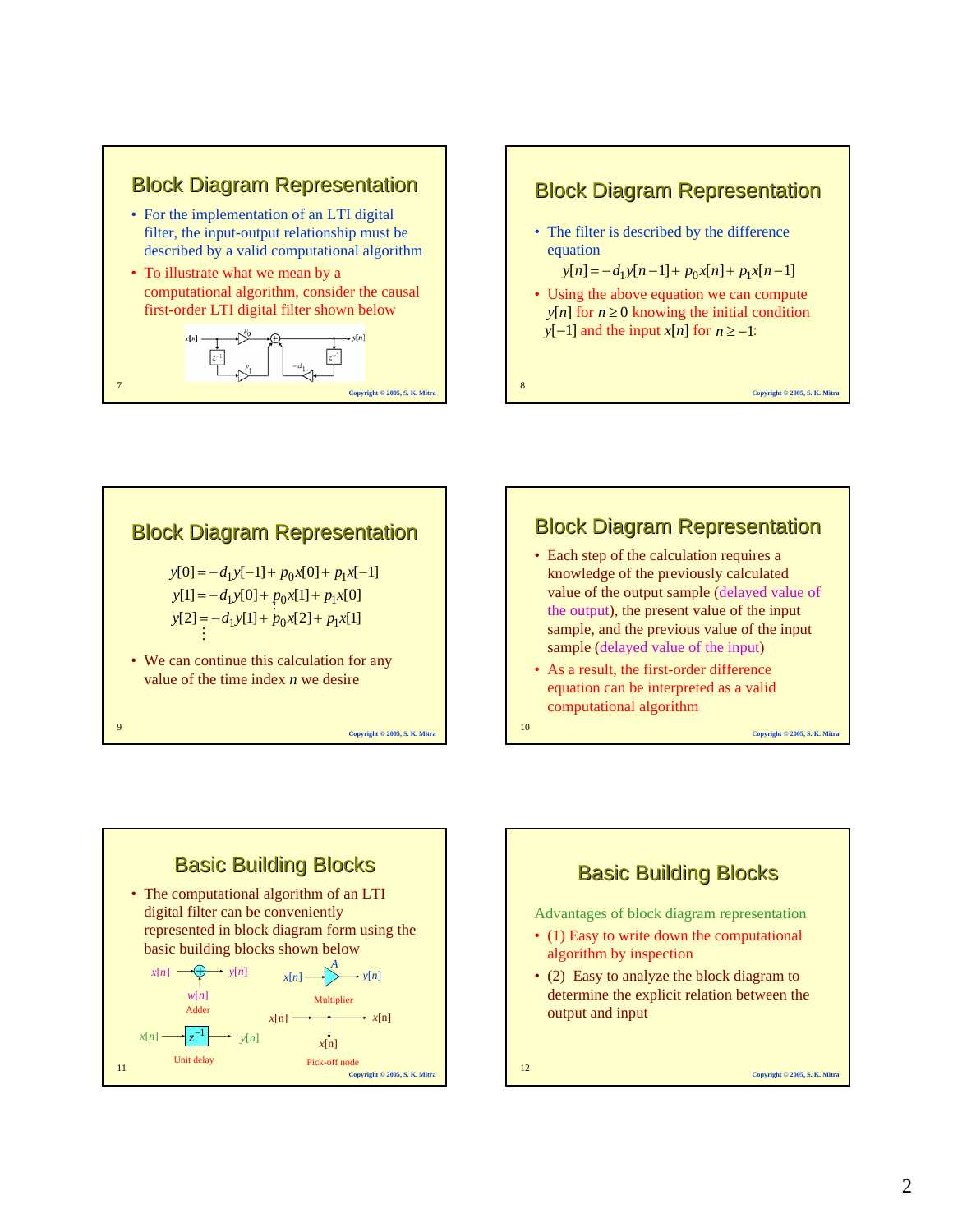

- (3) Easy to manipulate a block diagram to derive other "equivalent" block diagrams yielding different computational algorithms
- (4) Easy to determine the hardware requirements
- (5) Easier to develop block diagram representations from the transfer function directly

<sup>13</sup> **Copyright © 2005, S. K. Mitra**

**Analysis of Block Diagrams** 

- Carried out by writing down the expressions for the output signals of each adder as a sum of its input signals, and developing a set of equations relating the filter input and output signals in terms of all internal signals
- Eliminating the unwanted internal variables then results in the expression for the output signal as a function of the input signal and the filter parameters that are the multiplier

14 **COCITICIENTS** Copyright © 2005, S. K. Mitr coefficients







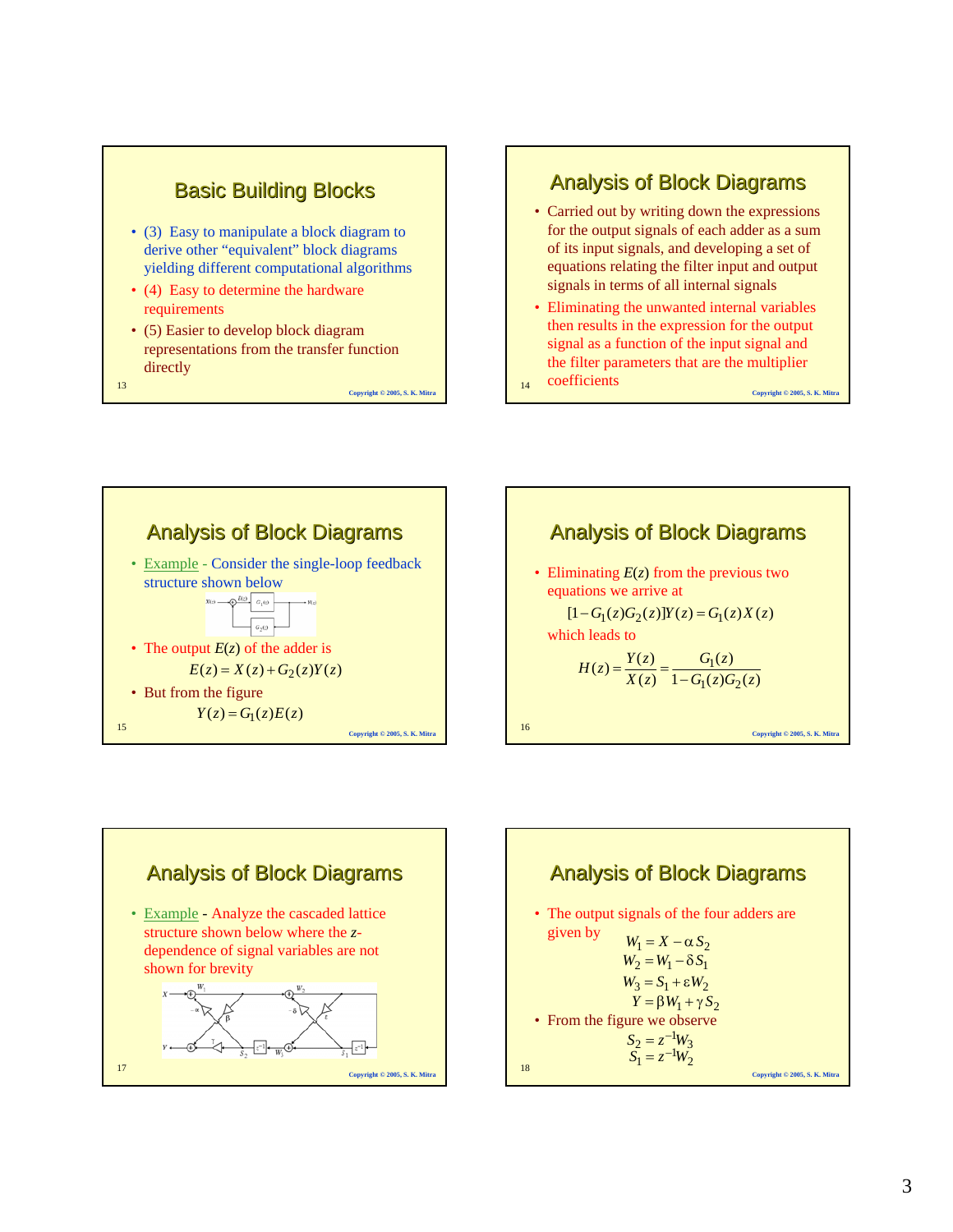







# **The Delay-Free Loop Problem**

- However, this is physically impossible to achieve due to the finite time required to carry out all arithmetic operations on a digital machine
- Method exists to detect the presence of delay-free loops in an arbitrary structure, along with methods to locate and remove these loops without the overall input-output relation

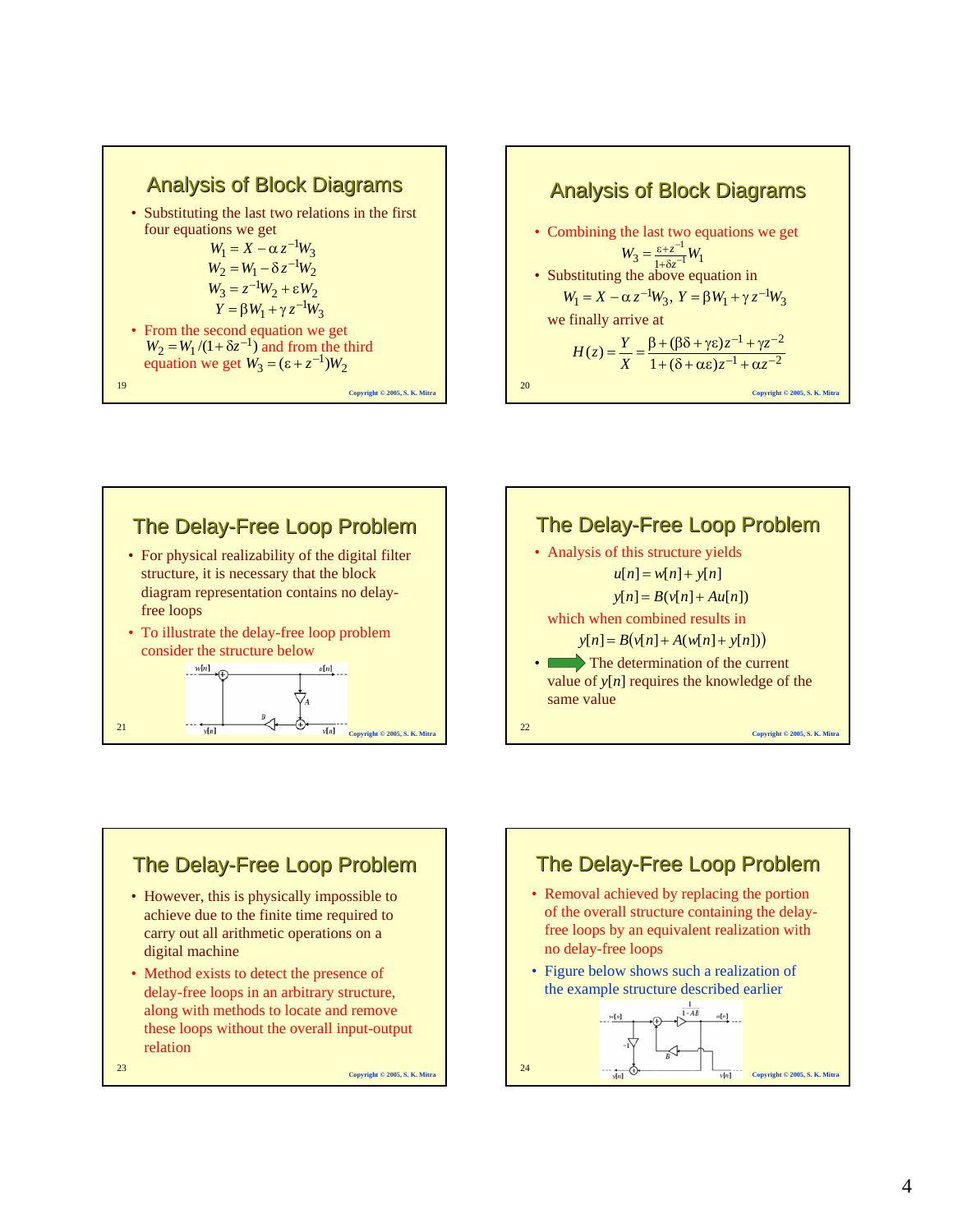## **Canonic and Noncanonic Structures**

- A digital filter structure is said to be **canonic** if the number of delays in the block diagram representation is equal to the order of the transfer function
- Otherwise, it is a **noncanonic** structure









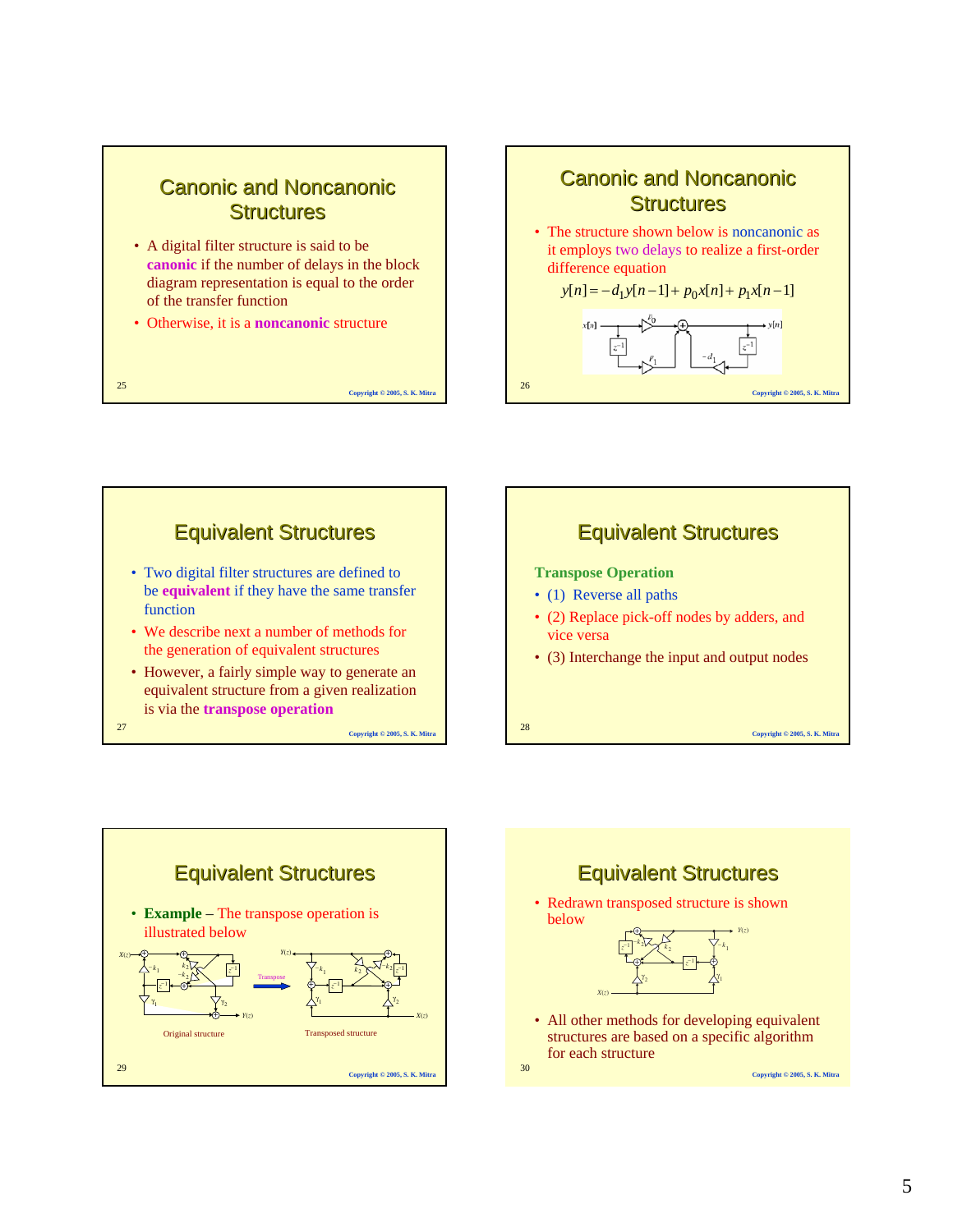

- There are literally an infinite number of equivalent structures realizing the same transfer function
- It is thus impossible to develop all equivalent realizations
- In this course we restrict our attention to a discussion of some commonly used structures
- <sup>31</sup> **Copyright © 2005, S. K. Mitra**

**Equivalent Structures** 

- Under infinite precision arithmetic any given realization of a digital filter behaves identically to any other equivalent structure
- However, in practice, due to the finite wordlength limitations, a specific realization behaves totally differently from its other equivalent realizations

### <sup>32</sup> **Copyright © 2005, S. K. Mitra**

# Equivalent Structures Equivalent Structures

- Hence, it is important to choose a structure that has the least quantization effects when implemented using finite precision arithmetic
- One way to arrive at such a structure is to determine a large number of equivalent structures, analyze the finite wordlength effects in each case, and select the one showing the least effects

<sup>33</sup> **Copyright © 2005, S. K. Mitra**



- In certain cases, it is possible to develop a structure that by construction has the least quantization effects
- We defer the review of these structures after a discussion of the analysis of quantization effects
- Here, we review some simple realizations that in many applications are quite adequate

<sup>34</sup> **Copyright © 2005, S. K. Mitra**

## **Basic FIR Digital Filter Structures**

• A causal FIR filter of order *N* is characterized by a transfer function  $H(z)$  given by

$$
H(z) = \sum_{n=0}^{N} h[n]z^{-n}
$$

which is a polynomial in  $z^{-1}$ 

• In the time-domain the input-output relation of the above FIR filter is given by

$$
y[n] = \sum_{k=0}^{N} h[k]x[n-k]
$$

<sup>35</sup> **Copyright © 2005, S. K. Mitra**

## Direct Form FIR Digital Filter **Structures**

- An FIR filter of order *N* is characterized by *N*+1 coefficients and, in general, require *N*+1 multipliers and *N* two-input adders
- Structures in which the multiplier coefficients are precisely the coefficients of the transfer function are called **direct form** structures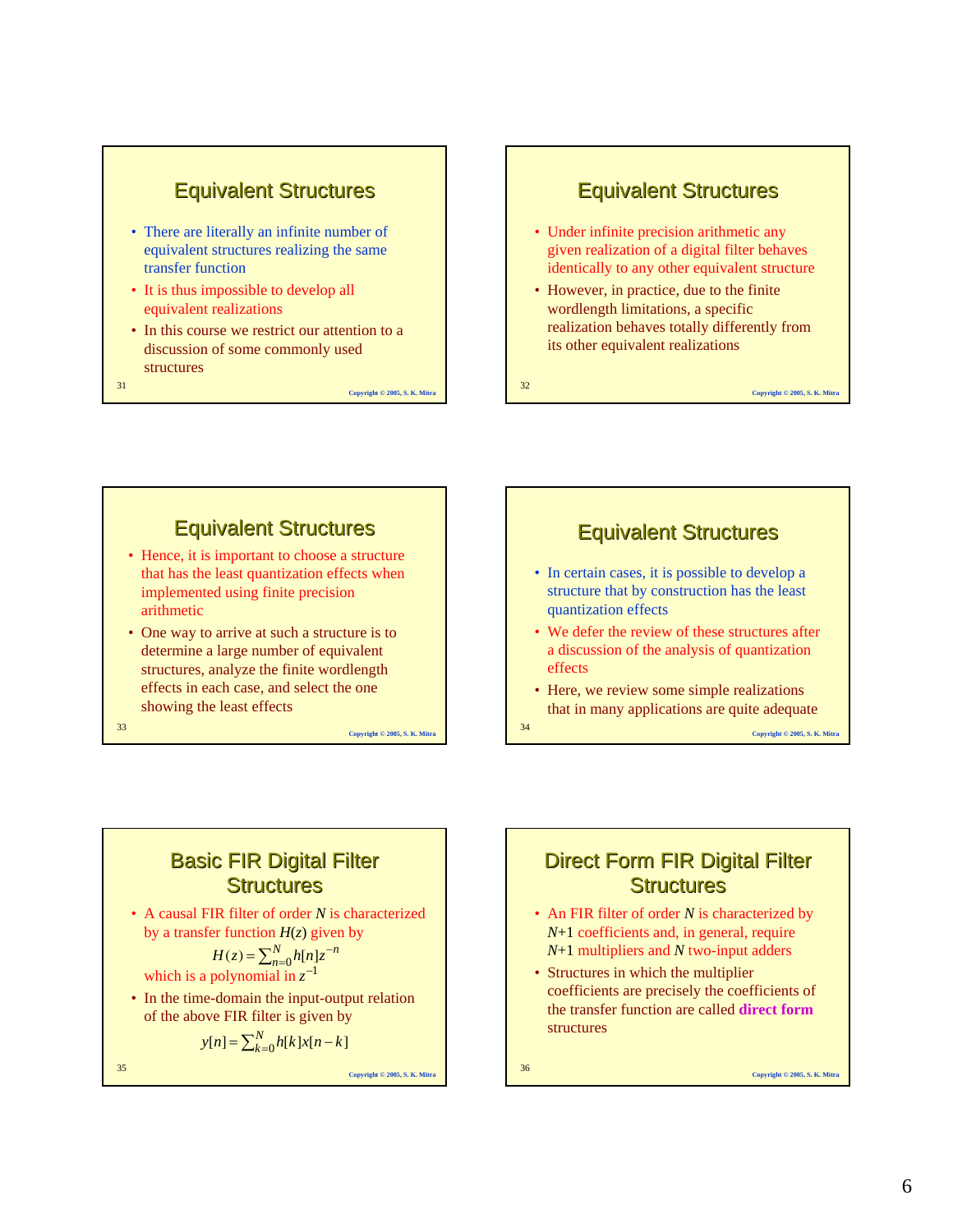









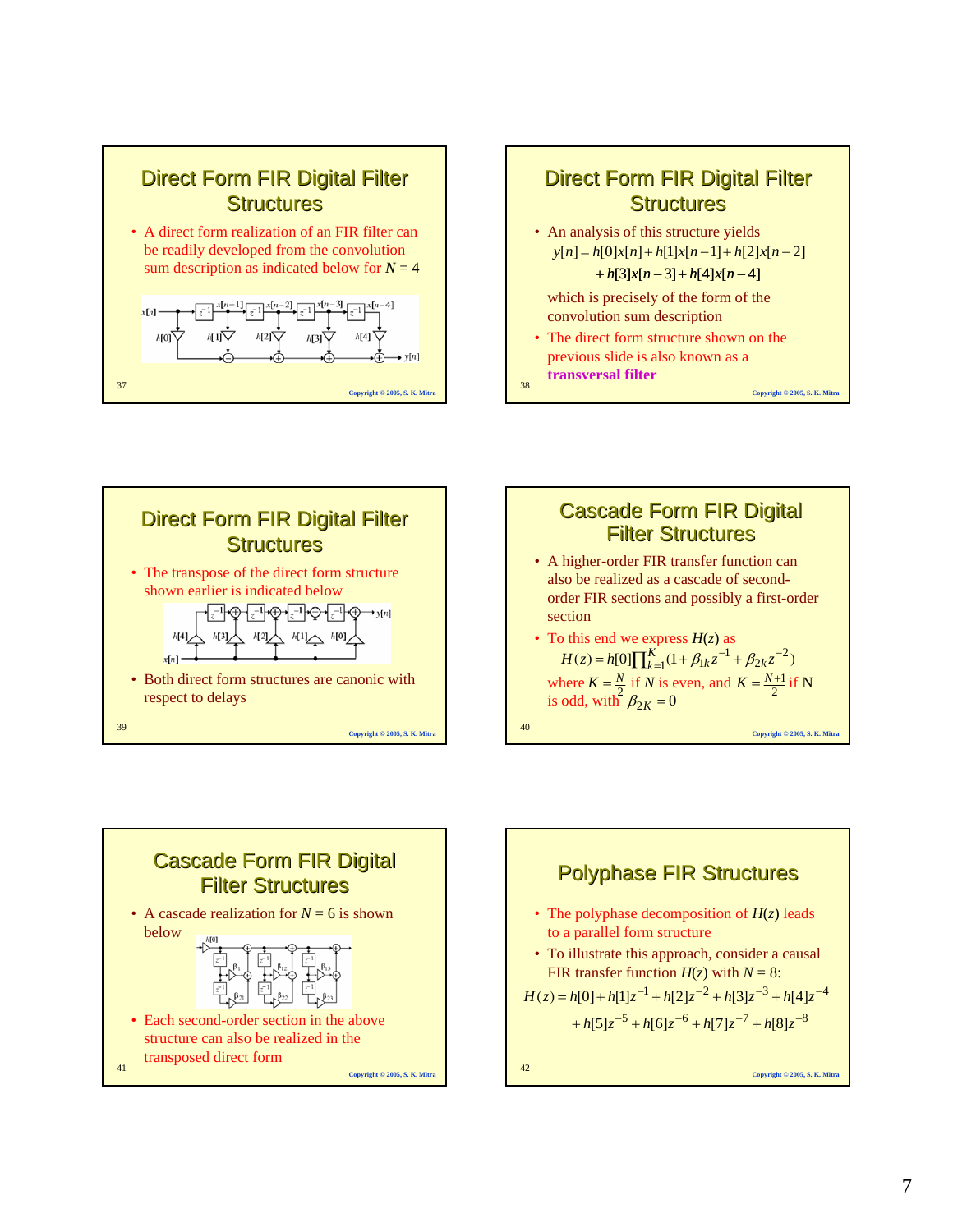









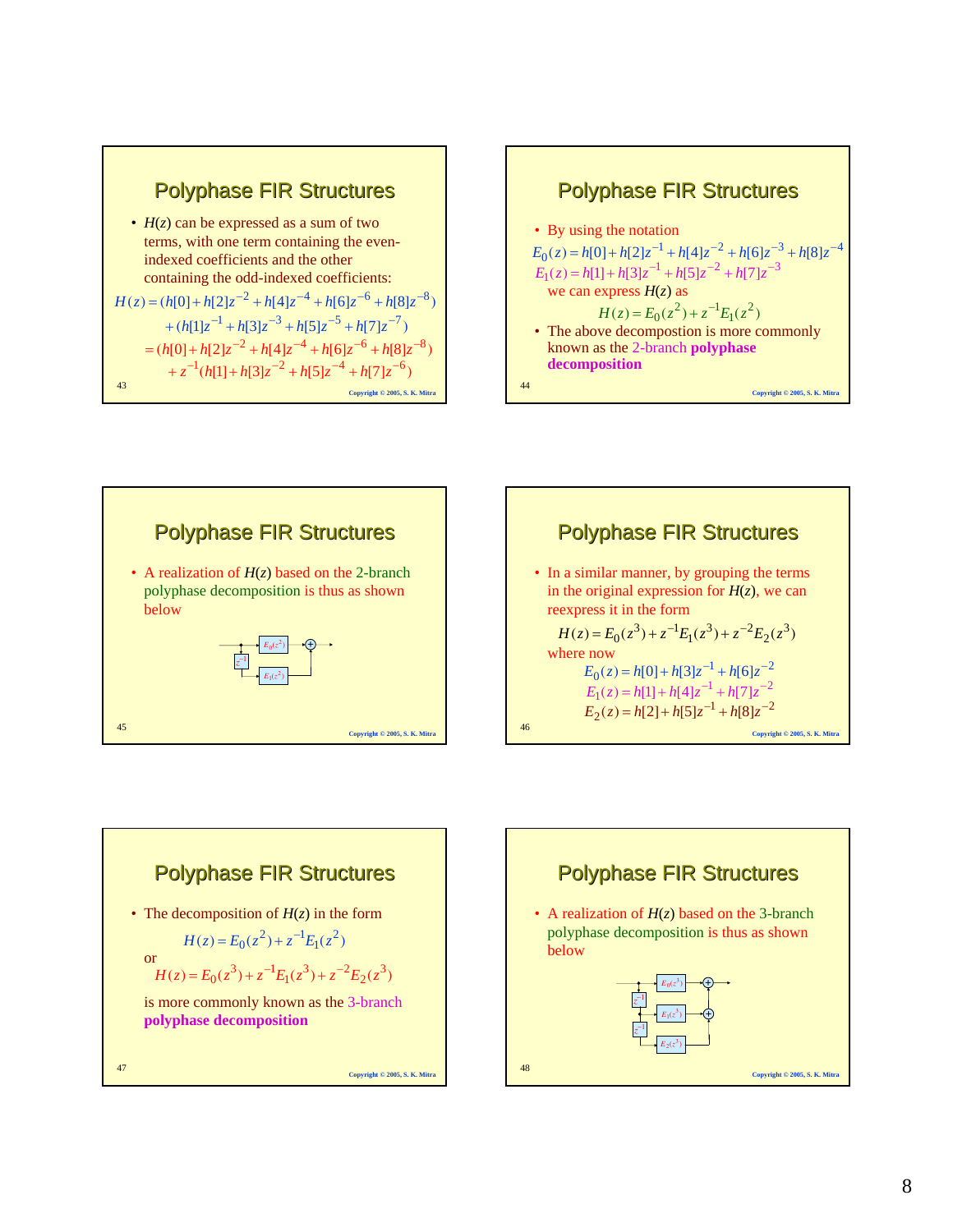